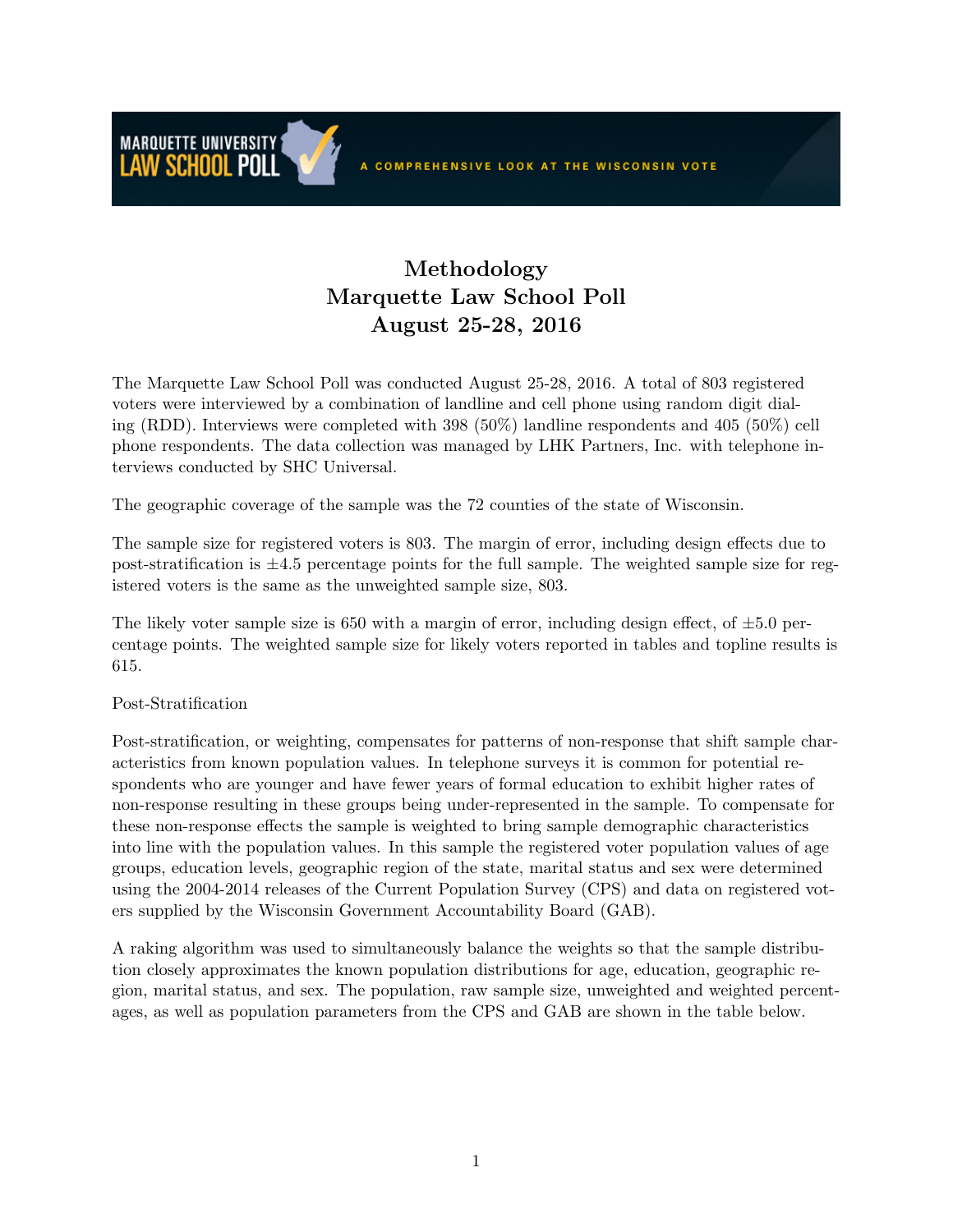|                           | Wisconsin        |                |                  |           |
|---------------------------|------------------|----------------|------------------|-----------|
| Group                     | $\rm Raw~N$      | Unweighted     | Weighted         | Parameter |
| Gender                    |                  |                |                  |           |
| Male                      | 413              | 51             | 48               | 48        |
| Female                    | 390              | 49             | 52               | 52        |
| Gender and Marital Status |                  |                |                  |           |
| Married Male              | 262              | 33             | 31               | 31        |
| Married Female            | 225              | 28             | 30               | 30        |
| <b>Unmarried Male</b>     | 151              | 19             | 17               | 17        |
| <b>Unmarried Female</b>   | 165              | 21             | 22               | 22        |
| Age                       |                  |                |                  |           |
| 18-29                     | 60               | $\overline{7}$ | 16               | 16        |
| $30 - 39$                 | 77               | 10             | 16               | 16        |
| 40-49                     | 95               | 12             | 19               | 19        |
| 50-59                     | 168              | 21             | 21               | 21        |
| 60-69                     | 204              | 25             | 13               | 13        |
| $70+$                     | 197              | $25\,$         | 15               | 15        |
| Age NA                    | $\overline{2}$   | $\overline{0}$ | $\overline{0}$   |           |
| Education                 |                  |                |                  |           |
| Less than high school     | 19               | $\sqrt{2}$     | 6                | 6         |
| High school               | 184              | 23             | 31               | 32        |
| Some college              | 131              | 16             | 19               | 19        |
| Associates degree         | 106              | 13             | 13               | 13        |
| College Graduate          | 173              | 22             | 21               | 21        |
| Post-Graduate             | 181              | 23             | $\boldsymbol{9}$ | 9         |
| Education NA              | $\boldsymbol{9}$ | $\mathbf{1}$   | $\mathbf{1}$     |           |
| Region                    |                  |                |                  |           |
| City of Milwaukee         | 81               | 10             | 9                | 9         |
| Rest of Milwaukee DMA     | 233              | $\,29$         | 31               | 31        |
| Madison DMA               | 172              | 21             | 18               | 18        |
| Green Bay-Appleton DMA    | 131              | 16             | 19               | 19        |
| Rest of Wisconsin         | 186              | 23             | 23               | 23        |

Comparison of final weighted data to CPS and GAB parameters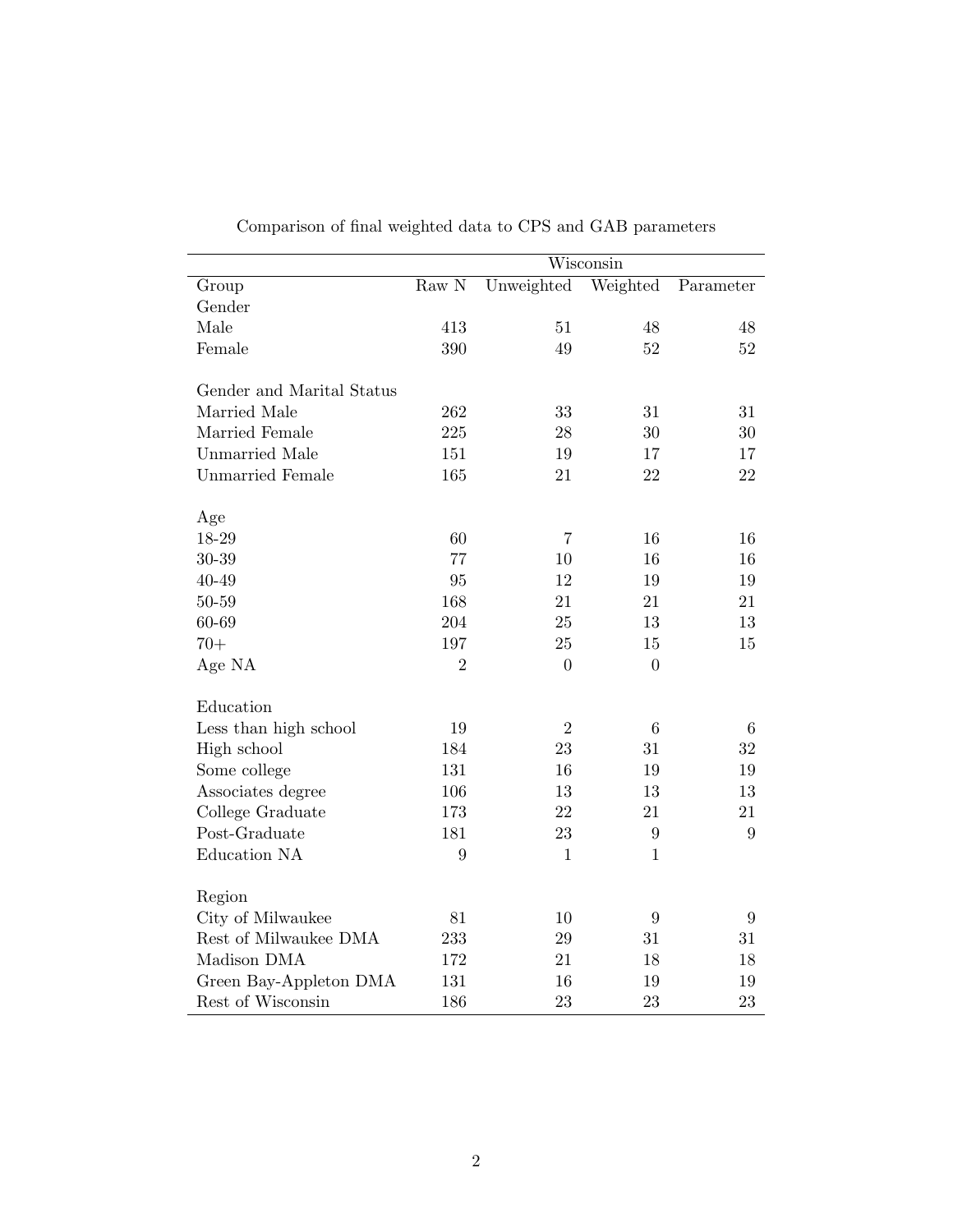## AAPOR Transparency Initiative Information

The Marquette Law School Poll follows the guidelines for disclosure of the American Association for Public Opinion Research Transparency Initiative. For more information on the initiative see: http://www.aapor.org/AAPORKentico/transparency.aspx

- 1. The poll is sponsored by Marquette Law School.
- 2. The Marquette Law School Poll, under the direction of Prof. Charles Franklin, designed the survey instrument and sampling design. The data collection was administered by LHK Partners, Inc. with telephone interviews conducted by SHC Universal.
- 3. Funding for this study was provided by the Marquette Law School Alumni Annual Fund. Their support is gratefully acknowledged.
- 4. The full survey instrument is available online at https://law.marquette.edu/poll/results-data/
- 5. The population surveyed consists of registered voters in the 72 counties of Wisconsin. Registration is determined by self-report. Those who are not registered but who say they will register by election day and included as registered voters.
- 6. The sample frame is a dual frame landline and cell telephone sample using a random digit dialing design. Sampling was stratified by region of the state to provide approximately proportional sample sizes for each region.
- 7. The sample was supplied by Marketing Systems Group (MSG).
- 8. The dual-frame random digit dial design was used to ensure that both cell phone and landlines and listed and unlisted numbers would be included in the sample. Registered voters, age 18 and over, in the landline sample were selected using the "most recent birthday" method. Respondents were also screened to ensure they were current residents of the 72 counties of Wisconsin included in the sampling frame. Interviews in the cell phone sample were conducted with the person who answered the phone if they were registered voter, age 18 or over, and lived in one of the 72 Wisconsin counties.
- 9. The sample is a probability design using a random digit dialed (RDD) dual-frame design of cell phone and landline numbers.
- 10. See 8 and 9 above.
- 11. The sample was designed to be representative of the state of Wisconsin. The registered voter sample size is 803. The margin of error, including design effects due to post-stratification is  $\pm 4.5$  percentage points for the full sample. The weighted sample size for registered voters is the same as the unweighted sample size, 803.

The likely voter sample size is 650 with a margin of error, including design effect, of  $\pm 5.0$ percentage points. When weighted, the likely voter sample size reported in tables and toplines is 615.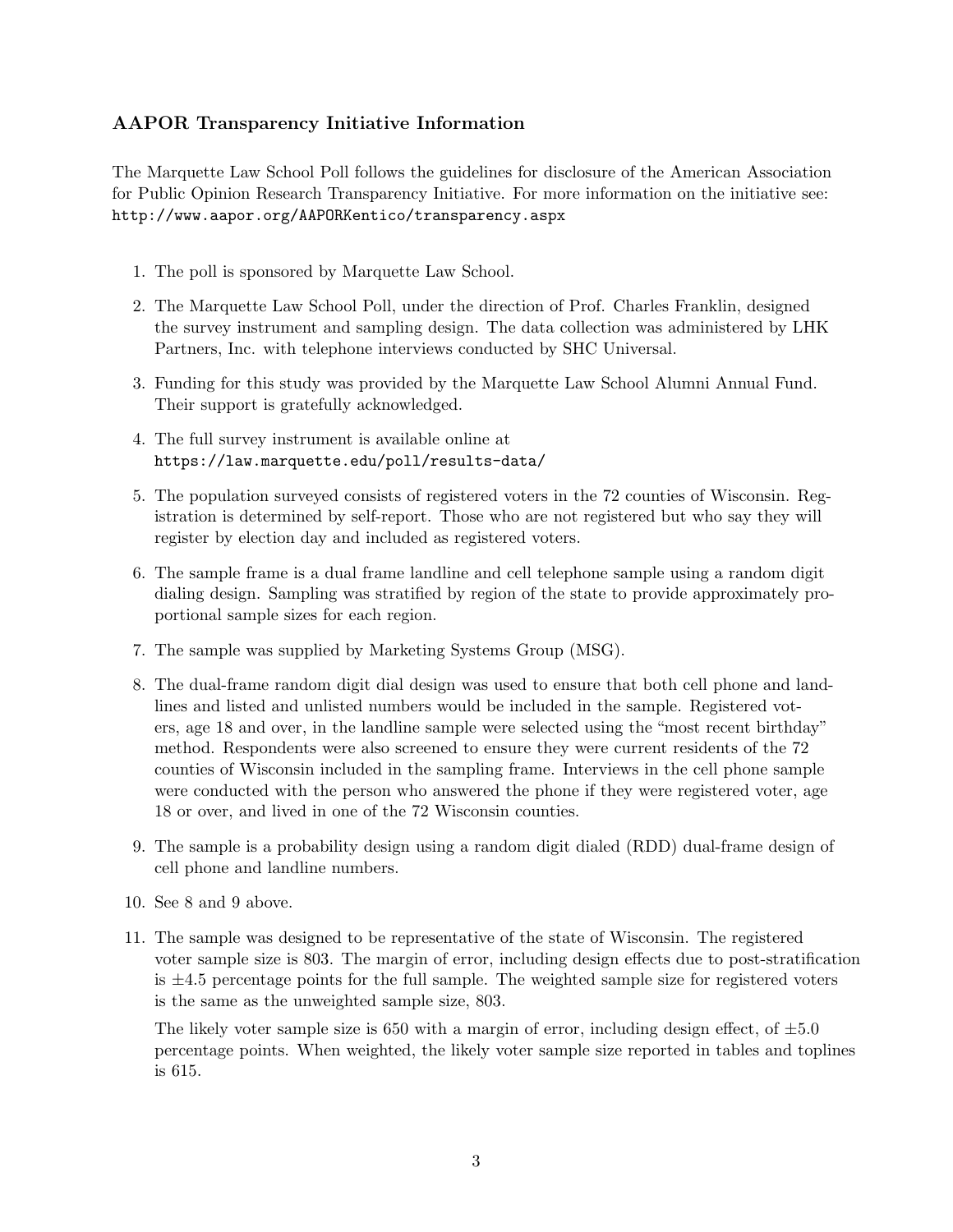In this sample the population values of age groups, education levels, geographic region and sex were determined using the 2012-2014 data from the Current Population Survey conducted by the U.S. Census Bureau in Wisconsin and from data on registered voters reported by the Wisconsin Government Accountability Board.

A raking algorithm was used to simultaneously balance the weights so that the sample distribution closely approximates the known population distributions for age, education, geographic region, and sex.

The design effect,  $\text{deff}$ , for a sample of size n and with each case having a weight,  $w_i$ , is calculated as:

$$
def = \frac{n \sum_{i=1}^{n} w_i^2}{\left(\sum_{i=1}^{n} w_i\right)^2}
$$

Incorporating the design effect, the 95% confidence interval around a percentage is:

$$
\hat{p} \pm \left(\sqrt{\text{def}} \times 1.96\sqrt{\frac{\hat{p}(1-\hat{p})}{n-1}}\right)
$$

where  $\hat{p}$  is the sample estimate and n is unweighted number of cases.

The design effects due to post-stratification for the sample is 1.70. That effect is included in the calculated margin of error reported above.

- 12. The design effect has been incorporated in the calculation of all reported margins of error.
- 13. Results reported reflect the full sample within Wisconsin, with the margins of error corresponding to those reported above in item 11. When subsamples are reported the appropriate margin of error is also reported, as in item 11 above.
- 14. The survey was administered in English by telephone (landline and cell) using live interviewers. The data were collected August 25-28, 2016.
- 15. Full results, including the complete instrument, topline results and crosstabs as well as this methodological report are available online at https://law.marquette.edu/poll/results-data/ For further information contact the survey director, Prof. Charles Franklin at Charles.franklin@marquette.edu